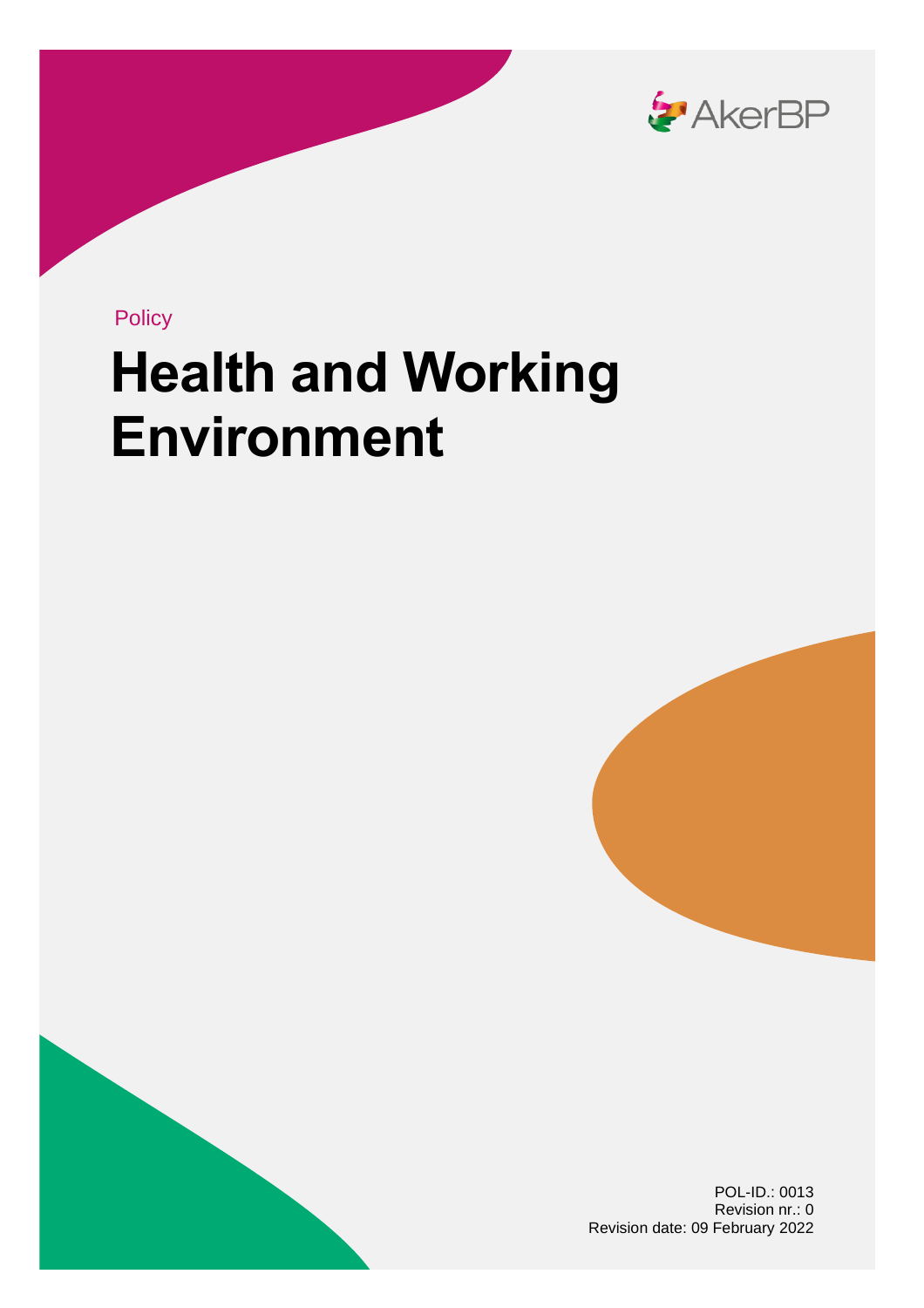

## **Policy**

# **Health and Working Environment**

Our workforce is a critical asset for our Company. Aker BP work to provide a health promoting workplace for employees and personnel working for us. We are dedicated to ensure a working environment that provides the basis for a health-promoting and meaningful work situation, which provides assurance against physical and psychological negative effects during employee's work-life and post work-life. Aker BP work continuously to improve the working environment. We encourage and drive our alliances, contractors and suppliers in the same direction.

## How we work with health and working environment



We set the tone from the top



We work systematic and continuously to manage health and working environment risks, create value and ensure license to operate



All employees take ownership and are committed to sustain own and colleagues health



We put in place efficient and well-established processes, KPI's and routines for health and working environment



All our operations shall work to meet the strategic directions and objectives



We are dedicated to exploring innovative solutions and their potential impact to our work force

**Expectations and** policy setting from top management, external *agreements* **Leaders and** employees take ownership and adhere to objectives Entire company at all our assets to reflect our strategic directions

and objectives

### 1.1 Manage health and working environment through recognized improvement principles PDCA

#### **Plan:**

We shall plan the working environment activities to achieve the company's goal of a health-promoting working environment. The activities shall be documented in a plan.

#### **Do:**

We shall carry out the activities according to the plan. We shall identify, describe, analyse, and evaluate the risk of the working environment conditions. Based on this data, we decide and implement measures.